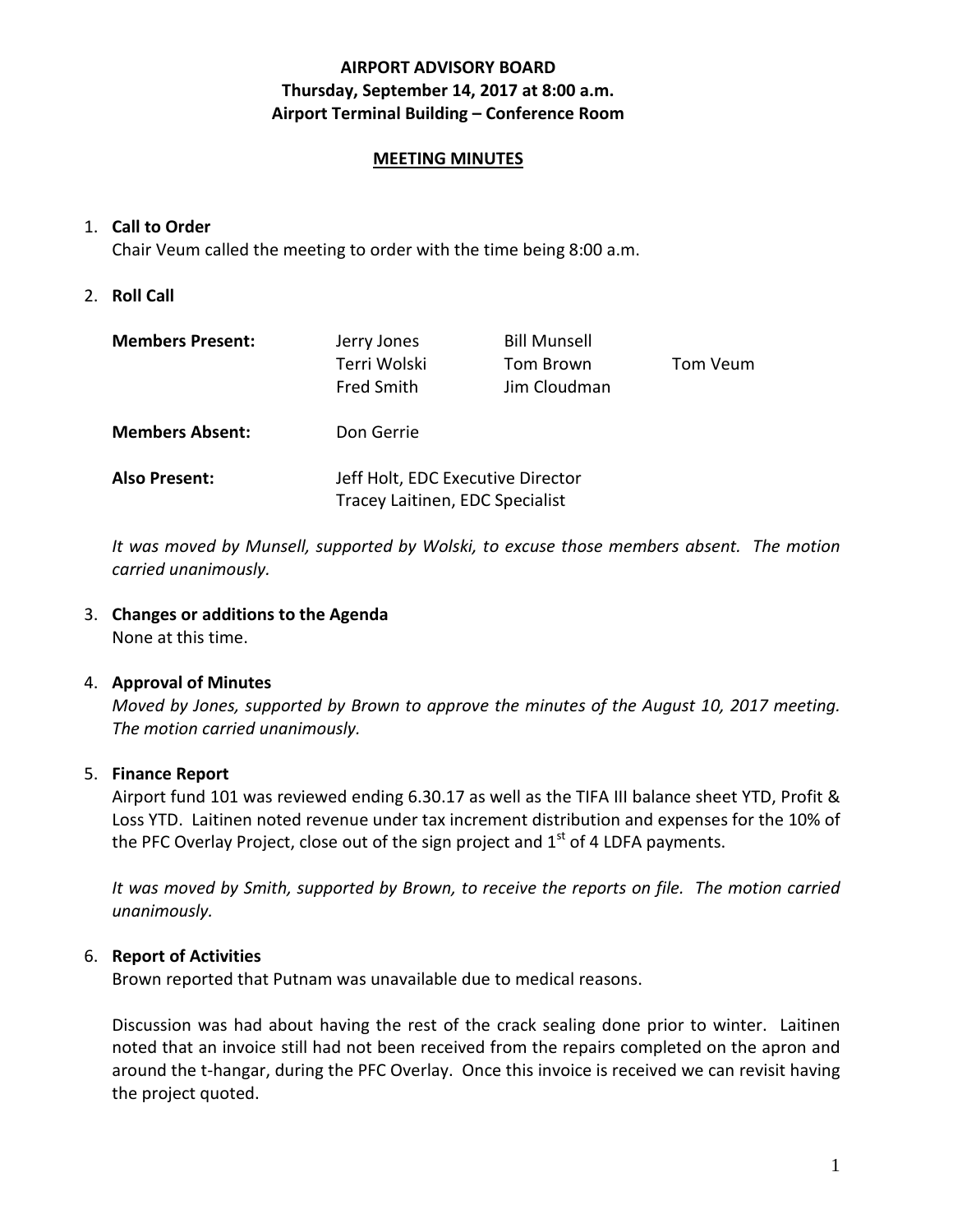Brown reported on the ValleyMed helicopter lease and when he talked to Putnam it was noted that we would need to modify 2 areas. Putnam estimated the leased office space should be added at an additional \$200/mo. and that the space initially thought to be utilized in the open hangar of 15' x 50' is actually 50' x 50' which would include the wall space where their tools are stored.

Brown noted that aircraft and fuel usage was considerably down from last year due to the closure of the runway during the overlay project.

Brown reported on the new testing procedures that the staff are completing daily with the help of AVFuel. New filters and hoses have been installed. Discussion was had about how to use the reclaimed fuel to save money. Filters will need to be changed again soon due to new fuel additives. With an estimate of just 3 gallons a day x 30 days a month could mean up to 90 gallons of fuel and at retail that is \$450/mo. x 2 fuel types = \$900. Soo Air may have to look at ways to recoup costs and we will discuss this at October's board meeting.

Brown and Smith noted that they themselves have liked the performance of the new runway as well as have heard positive feedback from other users.

## 7. **Old Business.**

#### **a. LakerPalooza**

Laitinen thanked Wolski, Thomas, Alex and Trevor for helping with the booth. Thomas and Trevor felt it was a good use of their time. Expenses were \$15 and it was noted that next year we should cover the cost for the volunteers' lunches.

#### **b. PFC Overlay recap**

The EDC included a PowerPoint presentation for review that will go before the City Commission on 9.18.17. The project is 90% complete and final striping will be done later this month. Outstanding bills include the one for crack sealing and then potentially one more bill for the manhole change out.

#### **c. Capital Improvement Projects**

Laitinen reported on the current CIP plan and gave a status report on each project. QoE's ACIP was reviewed including State and Local and then solely Local plan. Smith noted it was good to look to the future in case funds become available we have a plan.

#### **d. Lighting Improvements**

Laitinen reported that 2/3 of the project was completed. One more light fixture needs to be changed out inside the fence and Bitnar was digging the trench shortly to connect the Cloverland pole at the driveway. When this is completed we will move forward with terminal renovation planning.

#### **e. Open House & Movie in a Hangar 9.29.17**

Laitinen gave an update on the event and asked for a report on volunteers and staging plans from Soo Pilots Assoc. Brown and Wolski will follow up. The event has been widely shared on Facebook and tickets are currently on sale at the Convention & Visitors Bureau for \$5/person all ages. We will need more volunteers to handle tickets and food. Alex will be